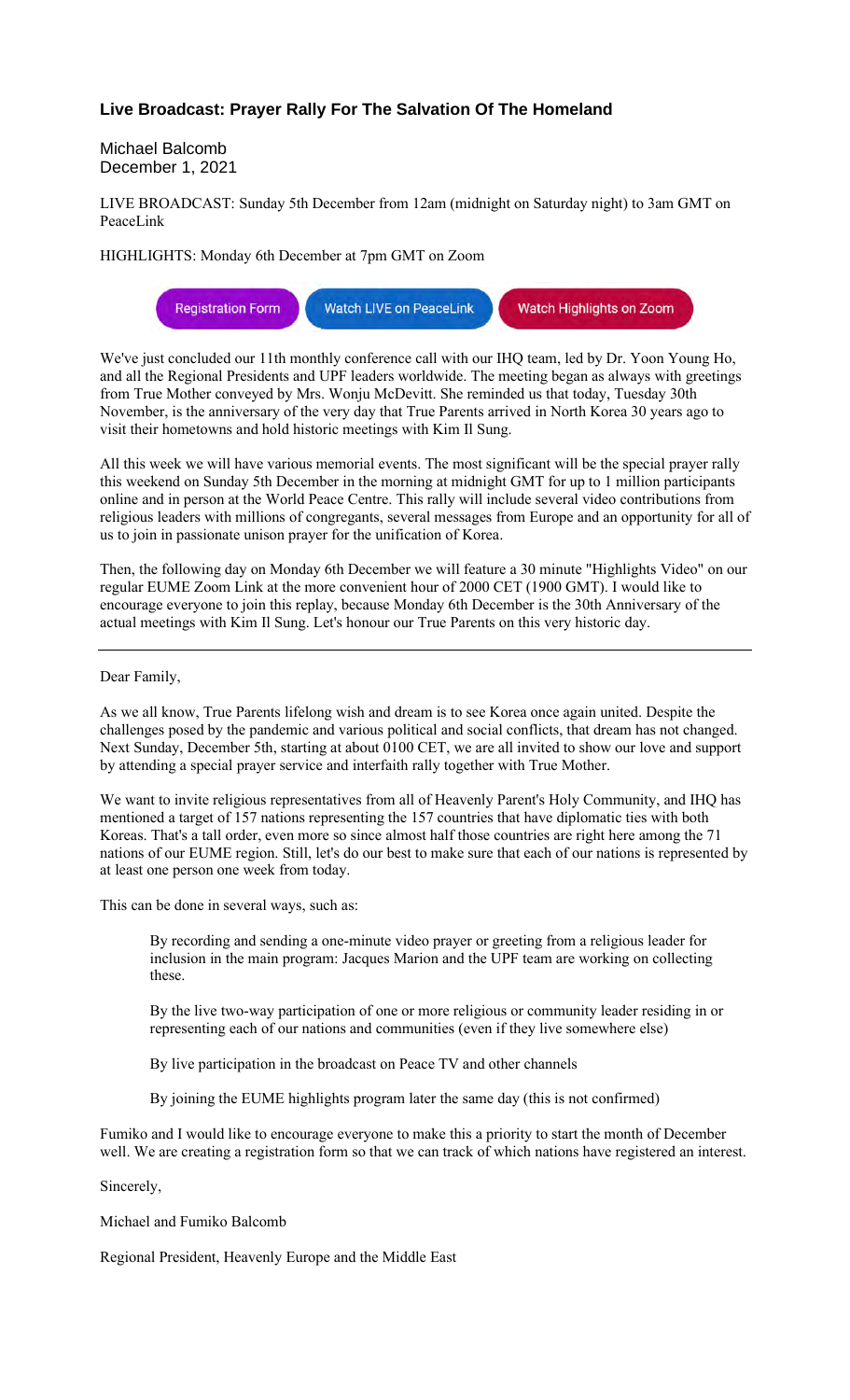P.S. We heard that there may be a second such program to welcome in the New Year at midnight (Korea time) on December 31st. More details to follow…